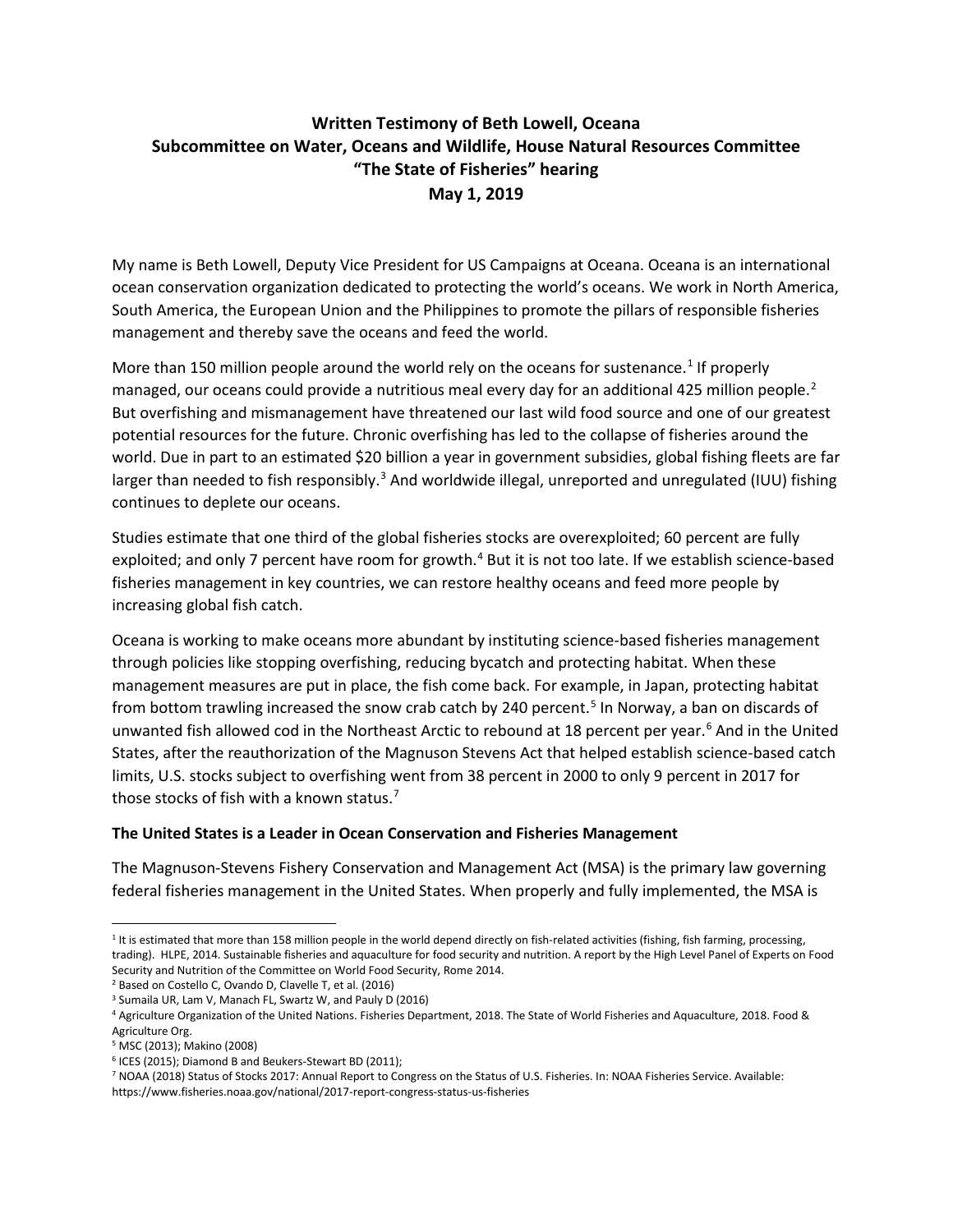one of the most effective fishery laws in the world today. Since it was first passed in 1976, and through two subsequent reauthorizations in 1996 and 2006, the law has helped halt overfishing, protect essential fish habitats and rebuild depleted stocks.

The fundamental principles of the MSA's science-based management approach rely on establishing science- based catch limits, conserving habitat and reducing bycatch to recover and effectively steward our oceans. The MSA's approach to fisheries management works, and works well. According to NOAA's most recent report to Congress on the status of U.S. fisheries, 46 Fishery Management Plans (FMPs) are currently used to manage 474 stocks in U.S. waters. Forty-four of these stocks have been rebuilt since 2000, and overfishing is near an all-time low across our U.S. stocks.<sup>[8](#page-1-0)</sup>

Many more stocks are in the process of rebuilding under science-based rebuilding plans, which help support important commercial and recreational fisheries while simultaneously recovering stocks. Rebuilt fish stocks translate into healthier oceans and more income for our fishermen. A recent analysis found that gross commercial revenues for 28 of these rebuilt stocks grew by 54 percent over a three-year period.<sup>[9](#page-1-1)</sup>

We have countless success stories attributable to the MSA, including:

- a. The rebuilt Atlantic sea scallop fishery is now one of the most valuable fisheries in the United States. In 1982, major annual fluctuations in the stock caused the New England Fishery Management Council to implement a Fishery Management Plan.<sup>[10](#page-1-2)</sup> Through efforts by the Council under the Fishery Management Plan, like rotating area closures, today's landings are more than three times higher than they were from 1994-1998.<sup>[11](#page-1-3)</sup>
- b. Overfishing in the Gulf of Mexico gag grouper fishery prompted the Gulf of Mexico Fishery Management Council to take action in 2010 to rebuild the stock. Through catch limits, gear restrictions and other regulations, the stock was declared rebuilt in  $2014^{12}$  $2014^{12}$  $2014^{12}$ and has seen a 280 percent increase in biomass from 2007 to 2015.<sup>[13](#page-1-5)</sup>
- c. Rebuilding led to the recovery of five of 10 overfished U.S. West Coast groundfish species.[14](#page-1-6) This included the regionally important Pacific lingcod stock, considered depleted in 1999. The Pacific Fishery Management Council implemented a rebuilding plan and reduced catch levels, and the Pacific lingcod population was declared rebuilt in

<span id="page-1-0"></span> <sup>8</sup> NOAA (2018) Status of Stocks 2017: Annual Report to Congress on the Status of U.S. Fisheries. In: *NOAA Fisheries Service*. Available: <https://www.fisheries.noaa.gov/national/2017-report-congress-status-us-fisheries>

<span id="page-1-2"></span><span id="page-1-1"></span><sup>9</sup> Adjusted for inflation; NRDC (2013) Bringing Back the Fish. Available: https://www.nrdc.org/sites/default/files/rebuilding-fisheries-report.pdf. <sup>10</sup> NOAA (2017) Atlantic Sea Scallop. In: *NOAA Fisheries Service*. Available:

https://www.greateratlantic.fisheries.noaa.gov/sustainable/species/scallop/. Accessed April 6, 2017.

<span id="page-1-3"></span><sup>11</sup> New England Fishery Management Council (2017) Sea Scallop. In: *Management Plans*. Available[: http://www.nefmc.org/management](http://www.nefmc.org/management-plans/scallops)[plans/scallops.](http://www.nefmc.org/management-plans/scallops) Accessed April 6, 2017.

<span id="page-1-4"></span><sup>12</sup> NOAA (2015) Are Our Fisheries Laws Working? Just Ask About Gag Grouper. Available[: https://www.fisheries.noaa.gov/feature-story/are-our](https://www.fisheries.noaa.gov/feature-story/are-our-fisheries-laws-working-just-ask-about-gag-grouper)[fisheries-laws-working-just-ask-about-gag-grouper](https://www.fisheries.noaa.gov/feature-story/are-our-fisheries-laws-working-just-ask-about-gag-grouper)

<span id="page-1-6"></span><span id="page-1-5"></span><sup>13</sup> SEFSC (2016) SEDAR 33 Update Report Gulf of Mexico Gag Groupe[r http://sedarweb.org/docs/suar/GagUpdateAssessReport\\_Final\\_0.pdf](http://sedarweb.org/docs/suar/GagUpdateAssessReport_Final_0.pdf) <sup>14</sup> NOAA (2016) Rebuilding plans pay off for West Coast groundfish fishery. In: *West Coast Region*. Available:

[http://www.westcoast.fisheries.noaa.gov/stories/2016/22\\_04222016\\_rebuilding\\_rockfish.html.](http://www.westcoast.fisheries.noaa.gov/stories/2016/22_04222016_rebuilding_rockfish.html) Accessed April 6, 2017.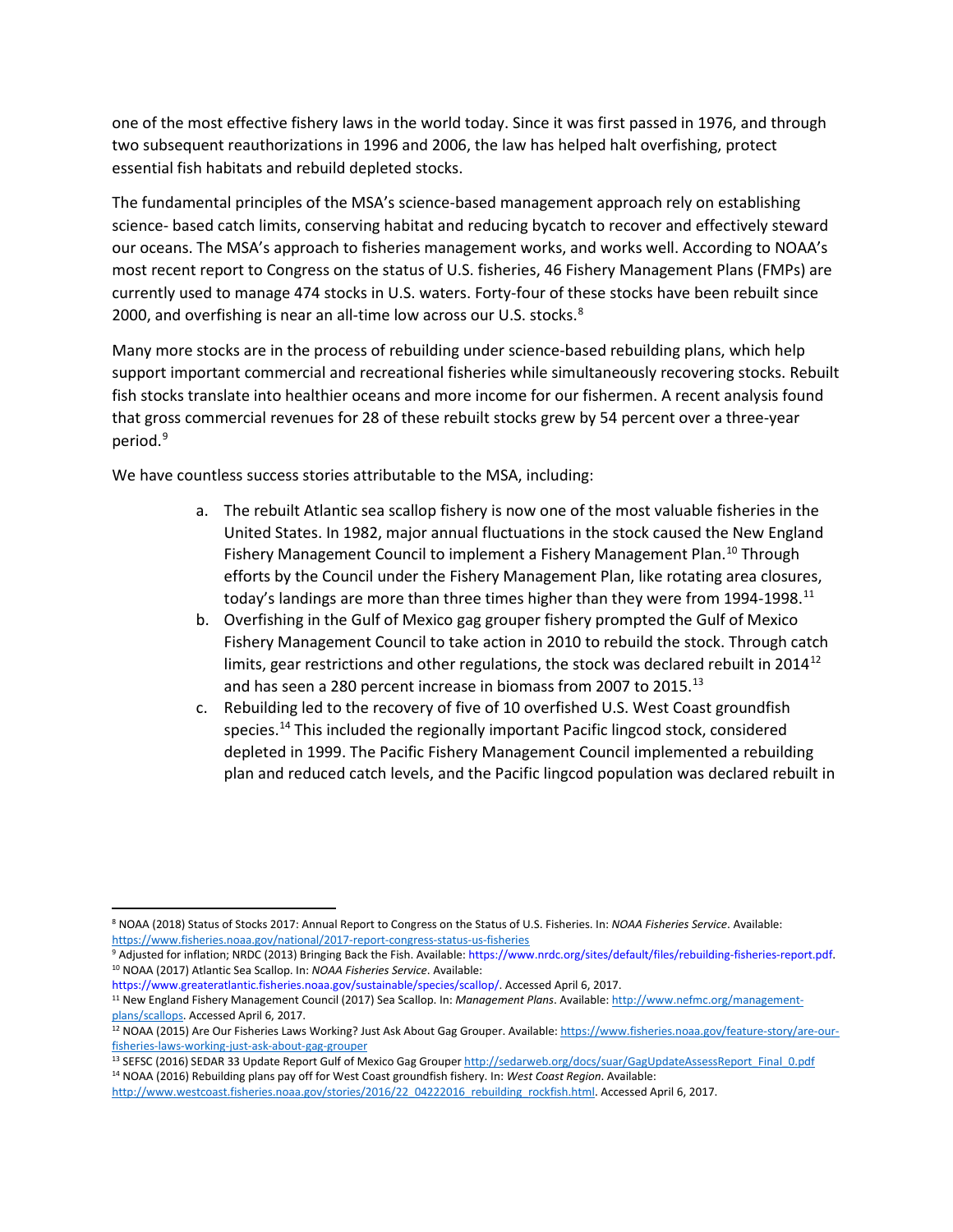2005.<sup>[15](#page-2-0)</sup> By 2016, more than 1.4 million pounds of lingcod valued in excess of \$2.1 million were caught from the West Coast and Alaska.[16](#page-2-1)

Overall, thanks to our strong fisheries management regime, commercial and recreational saltwater fishing generated \$208 billion in revenue and supported 1.6 million jobs in the United States in 2015.<sup>[17](#page-2-2)</sup> The tools to effectively manage all of America's federal fisheries are in the MSA as we know it today. The challenge lies in fully implementing the strong requirements, which will yield benefits for our fish and fisheries for years to come.

## **Illegal Fishing and Seafood Fraud Undermine Responsible Fisheries Management**

The progress in fisheries management is undercut by unscrupulous practices like illegal, unreported and unregulated (IUU) fishing, seafood fraud and human rights abuses. While each of these issues is a separate problem, they are often interrelated and share common solutions like transparency and traceability. Shining a light on what happens at sea can help ensure that our seafood is safe, legally caught, honestly labeled and responsibly sourced.

IUU fishing is off the books, ignores domestic and international fisheries laws and regulations and amounts to estimated losses of \$10-23.5 billion per year.<sup>[18](#page-2-3)</sup> IUU fishing can include fishing without a permit, fishing in closed areas or with prohibited gear, and underreporting catch or not reporting at all.  $19$  The potential for IUU fishing is especially great on the high seas where fisheries management and enforcement are often insufficient and sometimes inconsistent.<sup>[20,](#page-2-5)[21](#page-2-6)</sup> The same conditions that make the high seas vulnerable to IUU fishing also make it susceptible to other forms of transnational organized crime. IUU fishing has been linked to a range of illicit activities, including document forgery; money laundering; forced labor; and human, drug and wildlife trafficking.<sup>[22](#page-2-7),[23](#page-2-8)</sup>

With more than 90 percent of the seafood consumed in the U.S. imported, global IUU fishing drives down the true cost of seafood, putting legal fishermen and seafood businesses at an economic disadvantage.

IUU fishing vessels are already evading laws, regulations and oversight to gain higher profits and, in some cases, are more willing to further drive down costs by exploiting workers through forced labor.<sup>[24,](#page-2-9)[25](#page-2-10)</sup>

<span id="page-2-0"></span> <sup>15</sup> PFMC (2017) Two Important Groundfish Stocks Rebuilt. Available[: https://www.pcouncil.org/2017/06/48752/two-important-groundfish](https://www.pcouncil.org/2017/06/48752/two-important-groundfish-stocks-rebuilt/)[stocks-rebuilt/](https://www.pcouncil.org/2017/06/48752/two-important-groundfish-stocks-rebuilt/)

<span id="page-2-1"></span><sup>16</sup> NOAA (2017) Fisheries of the United States, 2016. Available[: https://www.fisheries.noaa.gov/resource/document/fisheries-united-states-](https://www.fisheries.noaa.gov/resource/document/fisheries-united-states-2016-report)[2016-report](https://www.fisheries.noaa.gov/resource/document/fisheries-united-states-2016-report)

<span id="page-2-2"></span><sup>17</sup> NOAA (2018) Status of Stocks 2017: Annual Report to Congress on the Status of U.S. Fisheries. In: *NOAA Fisheries Service*. Available: <https://www.fisheries.noaa.gov/national/2017-report-congress-status-us-fisheries>

<span id="page-2-3"></span><sup>18</sup> Agnew DJ, Pearce J, Pramod G, et al. (2009) Estimating the worldwide extent of illegal fishing. PLoS ONE 4.

<span id="page-2-4"></span><sup>19</sup> Pramod G, Nakamura K, Pitcher TJ and Delagran L (2014) Estimates of illegal and unreported fish in seafood imports to the USA. *Marine Policy* Elsevier.48: 102–113. doi: 10.1016/j.marpol.2014.03.019

<span id="page-2-5"></span><sup>&</sup>lt;sup>20</sup> National Intelligence Council (2016) Global Implications of Illegal, Unreported, and Unregulated Fishing.

<span id="page-2-6"></span><sup>&</sup>lt;sup>21</sup> Bondaroff P (2015) The illegal fishing and organized crime nexus: illegal fishing as transnational organized crime. The Global Initiative Against Transnational Organized Crime.

<span id="page-2-7"></span> $22$  Ibid.

<span id="page-2-8"></span><sup>&</sup>lt;sup>23</sup> Haenlein C (2017) Below the Surface. How Illegal, Unreported and Unregulated Fishing Threatens our Security. Royal United Services Institute.

<span id="page-2-9"></span><sup>&</sup>lt;sup>24</sup> United Nations Office on Drugs and Crime (2011) Transnational Organized Crime in the Fishing Industry.

<span id="page-2-10"></span><sup>&</sup>lt;sup>25</sup> Environmental Justice Foundation (2010) All at Sea - The Abuse of Human Rights Aboard Illegal Fishing Vessels. London.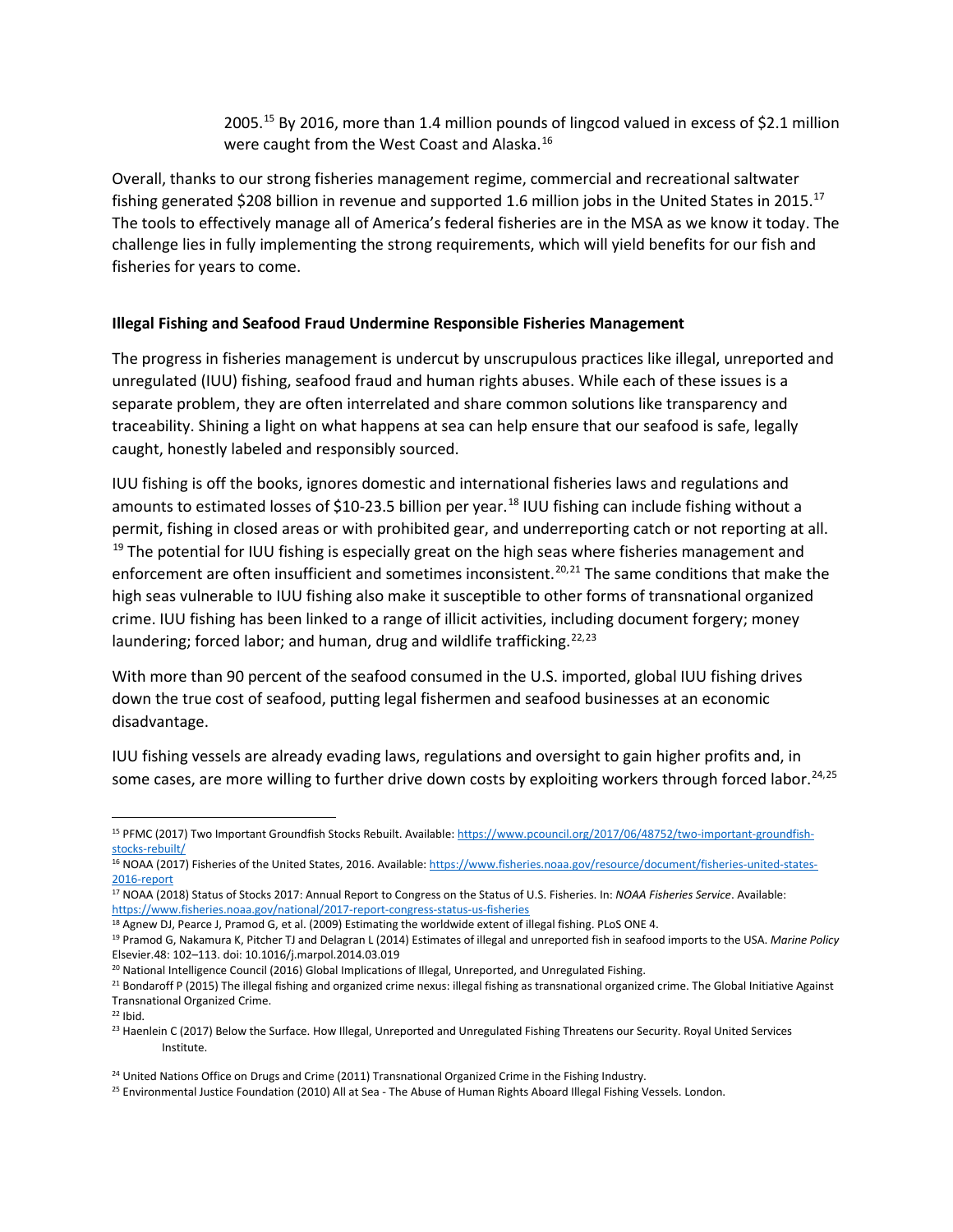The seafood supply chain is complex, opaque and difficult to trace. It starts at sea and follows a winding path from fishing vessel to reefer, from reefer to reefer, from vessel to factories, from factories to processing, out to market, and then onward for global distribution. Human trafficking and forced labor can occur at every step in the supply chain. Human trafficking in fisheries entails the transfer and containment of persons on board vessels, where they are forced to work as crew by means of violence, threat or debt. Human trafficking is the fastest growing transnational criminal enterprise in the world, generating \$150 billion dollars annually and enslaving an estimated 21.9 million people. <sup>[26](#page-3-0)</sup>

Seafood fraud further undermines U.S. fishermen, hinders ocean conservation efforts and cheats consumers. Seafood fraud comes in different forms, including species substitution, improper labeling, hiding the true origin of the product to avoid tariffs, or other forms of economic fraud like adding extra breading, water or glazing to the product. Species substitution is found around the world. In a review of more than 200 seafood fraud studies by non-government organizations, governments, academic institutions, and journalists, overall one in five fish of the more than 25,000 samples tested worldwide were mislabeled.<sup>[27](#page-3-1)</sup> The reviewed studies found seafood mislabeling at every sector of the seafood supply chain: retail, wholesale distribution, import/export, packaging/processing and landing. <sup>[28](#page-3-2)</sup>

Oceana investigated seafood fraud in the United States, and overall approximately one-third of the more than 1900 seafood samples tested were mislabeled. We often found farmed seafood sold as wild caught, imported fish sold as local favorites, less sustainable fish sold as more sustainable options and cheaper fish sold as more expensive selections. For example, Oceana found farmed shrimp being sold as wild Gulf shrimp in the Gulf of Mexico region, Asian imported crab inside local Chesapeake Bay crab cakes and fish imported from Asia and Europe being sold as local Great Lakes favorites, like walleye and lake perch. In Oceana's 2013 nationwide survey, we tested 120 samples of red snapper, and only seven were actually red snapper. That means that U.S. fishermen are selling their red snapper in a market flooded with imposters. They should be getting more for their catch, and consumers are getting ripped off when buying a substitute like tilapia for red snapper prices.

Seafood fraud can happen anywhere in the seafood supply chain. While Oceana tested at the retail level, the Food and Drug Administration (FDA) found 15 percent of the 174 lots tested were mislabeled at the wholesale level, and the Department of Justice has convicted over a dozen U.S. businesses of importing and distributing 10 million pounds of mislabeled Asian catfish to defraud consumers and avoid tariffs. More recently, a Virginia supplier was convicted of selling millions of dollars of expired foreign crab as fresh local blue crab, putting honest businesses and consumer's health at risk.

IUU fishing and seafood fraud are complex problems that cut across many federal agencies with no clear indication of leadership. Recognizing the need to coordinate the federal government response, the Task Force on Combating IUU Fishing and Seafood Fraud was established in 2014, bringing together 11 federal agencies to develop recommendations to address these issues. The 15 recommendations included international, national, state and local measures, including a traceability program to track seafood from the point of catch to entry into U.S. commerce.

The Seafood Import Monitoring Program (SIMP) requires some imported seafood at risk of illegal fishing and seafood fraud to be accompanied by catch documentation that provides key information about the

<span id="page-3-0"></span><sup>&</sup>lt;sup>26</sup> International Labour Organization (2014) Profits and poverty: the economics of forced labour.

<span id="page-3-2"></span><span id="page-3-1"></span><sup>27</sup> Warner K, Mustain P, Lowell B, Geren S, Talmage S (2016) Deceptive dishes: seafood swaps found worldwide. Oceana. <sup>28</sup> Ibid.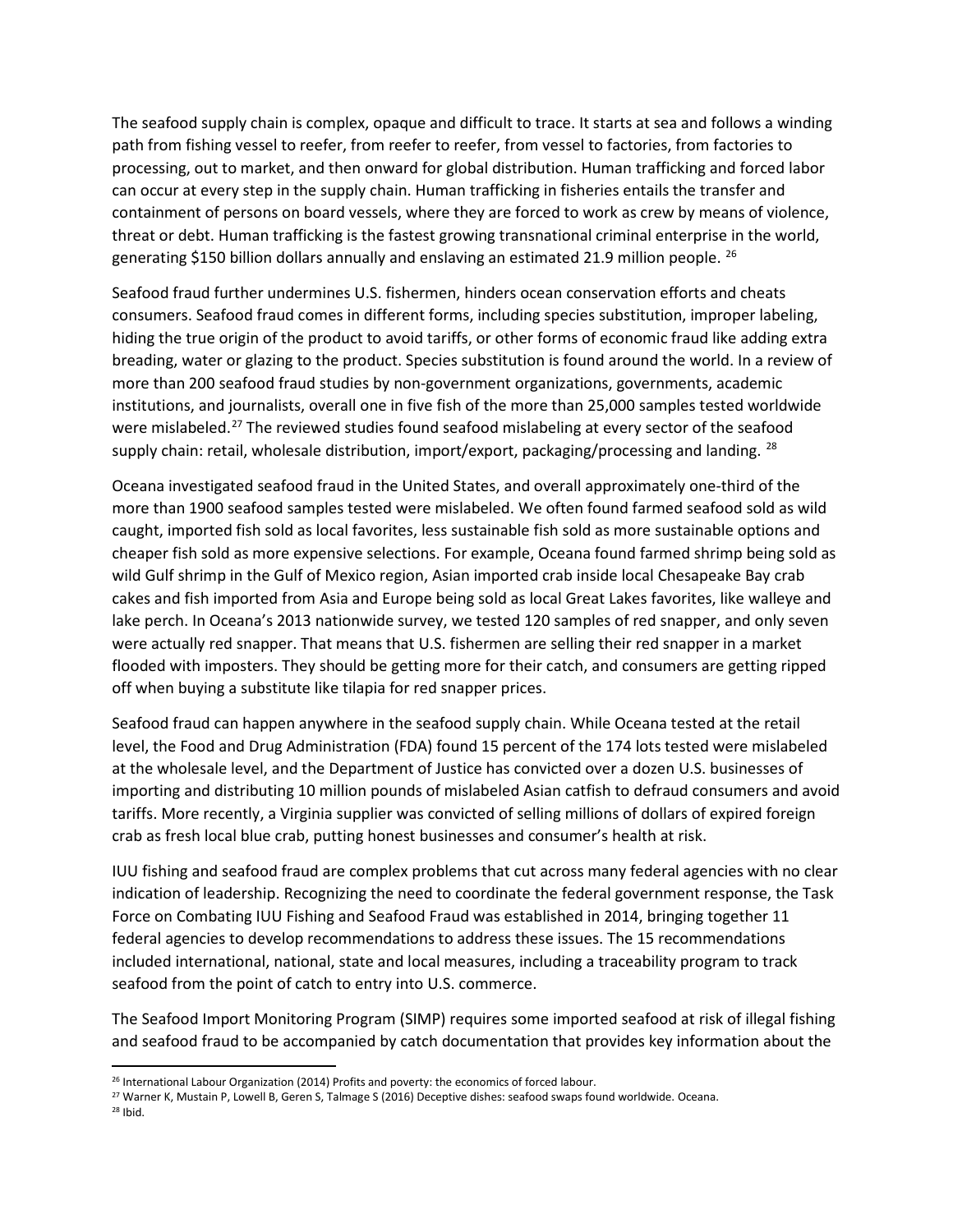fish, including who caught it, where it was caught, how it was caught and what specific species it is. This information is used to establish that it was caught in a legal fishery. The seafood must also have documentation that allows it to be traced back to the original point of catch or farm if requested.

The SIMP allowed the United States to enact import controls to help ensure that seafood imported into the United States was legally caught and properly labeled. However, this risk-based program only includes 13 species and species groups—abalone, Atlantic cod, blue crab (Atlantic), dolphinfish (mahi mahi), grouper, king crab (red), Pacific cod, red snapper, sea cucumber, sharks, shrimp, swordfish, tunas (albacore, bigeye, skipjack, yellowfin, and bluefin)—and stops at the U.S border. Seafood mislabeling can happen to all types of seafood and can occur at any stage from the point of catch to the final consumer. To truly stop seafood fraud, all seafood must be traced from boat to plate.

## **Sustainability vs. Legality**

Traceability is critical to determine legality and allow seafood buyers to have information to make sustainability determinations, but there is a difference between sustainability and legality in fisheries management. While the information collected under MSA and SIMP allow the government to determine a fish was legally caught, it doesn't ensure sustainability. To use the United States as an example, any fish from the 474 stocks managed under the Magnuson-Stevens Act and caught lawfully by U.S. fishermen are legally caught. However, we do not have the data to say that each of these 474 stocks is sustainable. NOAA Fisheries only knows the overfishing status of two-thirds of these stocks, and it knows the overfished status of less than half of these stocks. The numbers are even worse for certain groups like sharks, for which the majority of our 64 managed shark stocks or stock complexes have an "unknown" overfishing and overfished status.<sup>[29](#page-4-0)</sup> When a fish stock is in this "unknown" state, it means fisheries managers lack the basic information needed to sustainably manage those stocks. The same challenges exist in fisheries around the world, where a lack of adequate data is a constant challenge for fisheries managers.

## **Consumer Challenges**

Seafood consumers are often provided with little information about the seafood they eat. Basic information should be available to the seafood buyer—what specific species they are purchasing, where it was caught and how it was caught—so a consumer can make informed decisions. Without this key information, it is nearly impossible to make decisions based on sustainability or for health reasons. According to Seafood Watch, tuna can be a fish to avoid, a good alternative or a best choice depending on what species it is, where it was caught or how it was caught. And the species of tuna also determines what FDA guidance to follow with respect to mercury. Women of childbearing age are advised to avoid bigeye tuna and limit the amount of albacore tuna, critical guidance that goes unheeded when fish is sold simply as "tuna."

Reports of forced labor, human trafficking and other human rights abuses at sea are increasing. Without being able to trace seafood products back to the fishing vessel or processing facility, it is nearly impossible for seafood buyers to know whether their fish dinner was a product of forced labor. Documentation requirements need to be expanded to provide sufficient information to address labor issues.

<span id="page-4-0"></span> <sup>29</sup> https://usa.oceana.org/blog/are-us-sharks-trouble